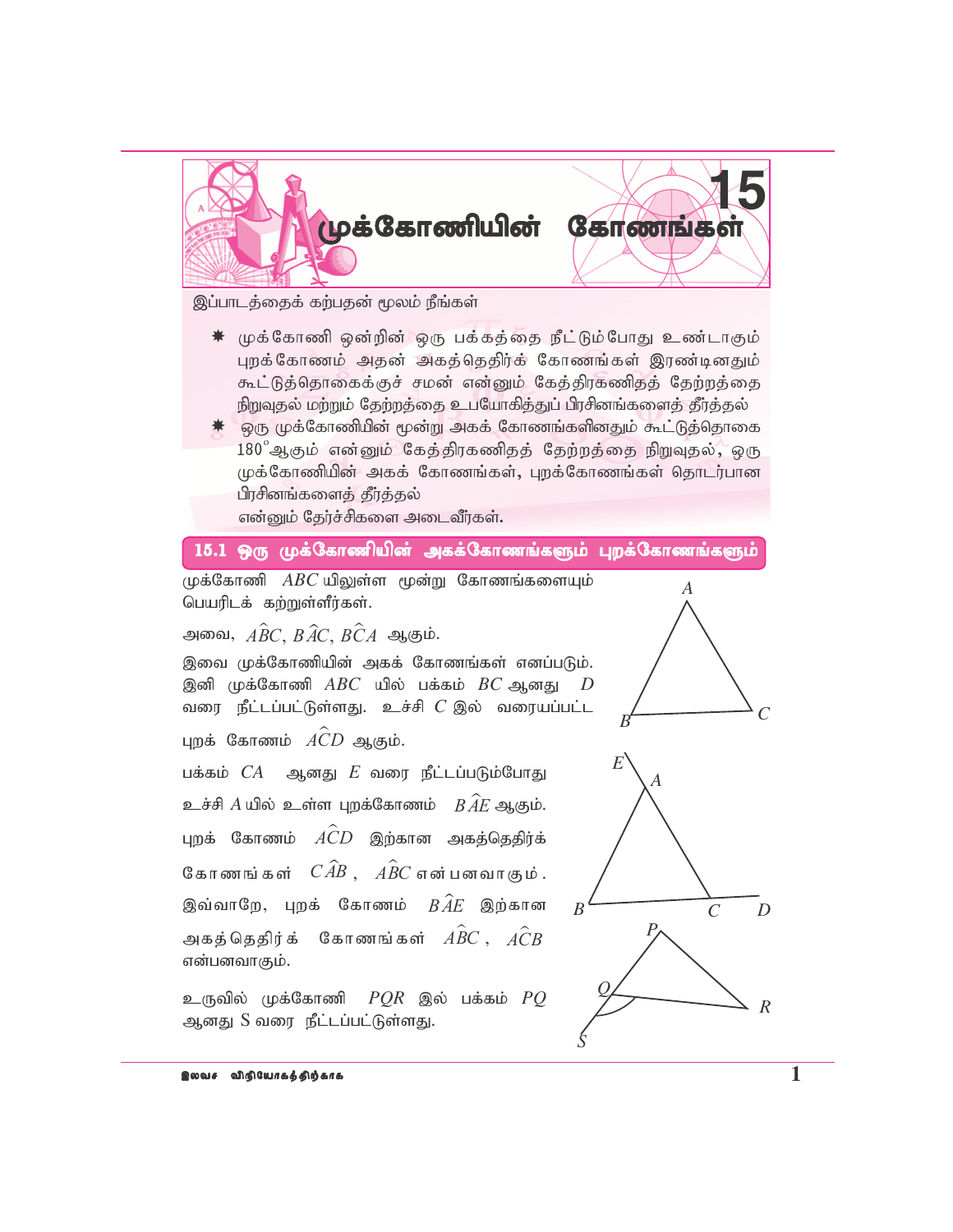$\hat{SOR}$  இற்கான அகத்தெதிர்க் கோணங்கள்  $\hat{OPR}$  ,  $\hat{PRO}$ புறக்கோணம் என்பனவாகும்.

தேற்றம் ஒரு முக்கோணியின் பக்கமொன்றை நீட்டும்போது உண்டாகும் புறக் கோணம் அகத்தெதிர்க் கோணங்கள் இரண்டினதும் கூட்டுத்தொகைக்குச் சமன்.



நிறுவல்

 $\angle XCD = \angle ABC$  ( ஒத்த கோணங்கள் BA // CX)——(2)

$$
(1) + (2) \qquad \widehat{ACX} + \widehat{XCD} = \widehat{BAC} + \widehat{ABC}
$$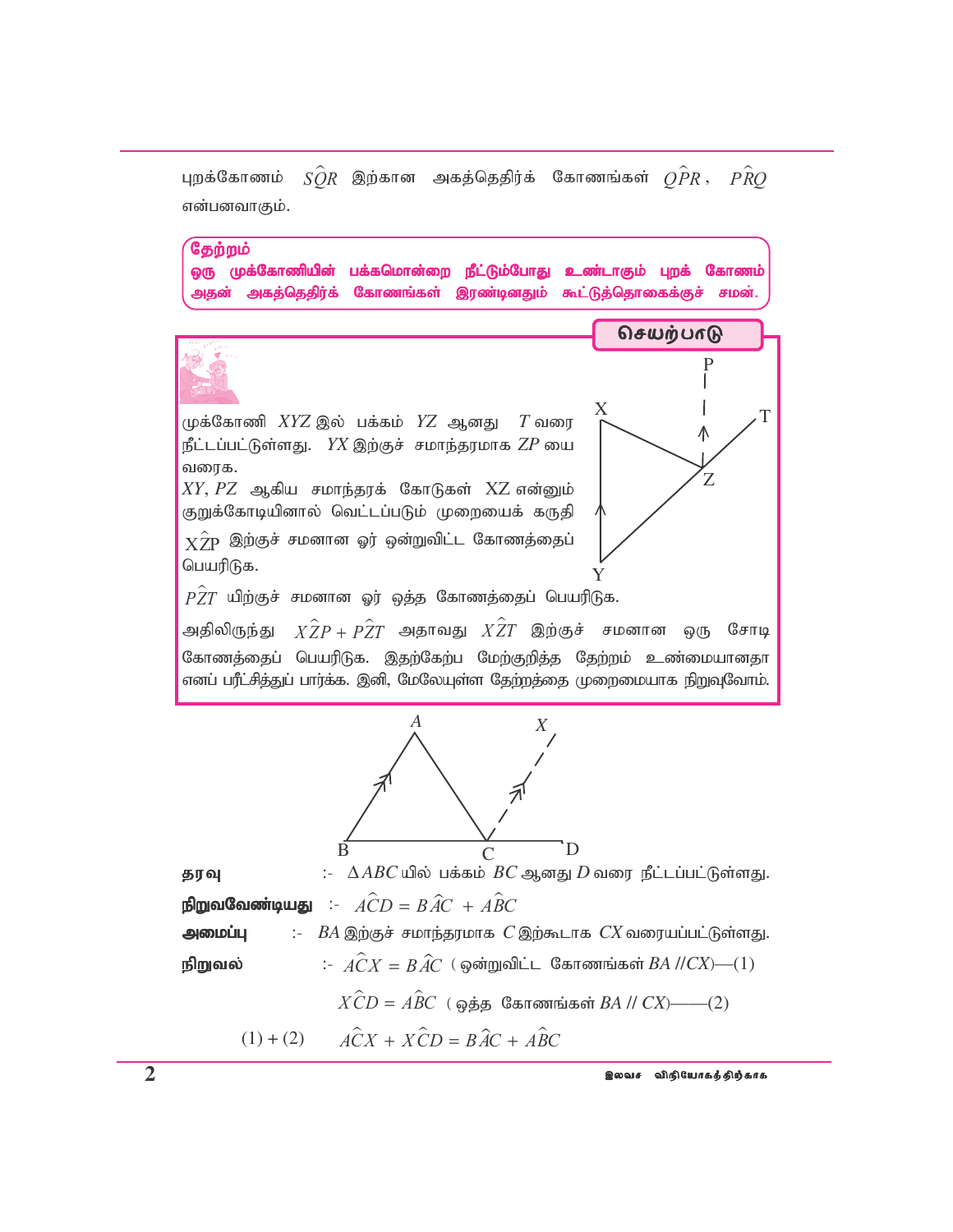$\hat{ACX}$ ,  $\hat{XCD}$  என்பன அடுத்துள்ள கோணச் சோடியாகும்.  $\hat{ACX} + \hat{XCD} = \hat{ACD}$  ஆகும். :  $\hat{ACD} = \hat{BAC} + \hat{ABC}$  ஆகும்.

இதற்கேற்ப $\Delta ABC$  இல் பக்கம்  $BC$  யை  $D$  வரை நீட்டுவதால் உண்டாகிய புறக் கோணம் அதன் அகத்தெதிர்க் கோணங்களாகிய  $\stackrel{\frown}{BAC},\stackrel{\frown}{AC}$  என்பவற்றின் கூட்டுத்தொகைக்குச் சமனாகும்.

உதாரணம் 15.1

தரப்பட்டுள்ள உருவில்  $P$  இன் பெறுமானத்தைக் காண்க.



$$
P + 75^{\circ} = 130^{\circ}
$$
  
\n
$$
P = 130^{\circ} - 75^{\circ}
$$
  
\n
$$
P = 55^{\circ}
$$



தரப்பட்டுள்ள உருவில் *a* இன் பெறுமானத்தைக் காண்க. புறக் கோணத்தின் பெறுமானத்தைக் காண்க.



$$
a + 10^{\circ} + 58^{\circ} = 3a + 32^{\circ}
$$
  
\n
$$
a + 68^{\circ} = 3a + 32^{\circ}
$$
  
\n
$$
68^{\circ} - 32^{\circ} = 3a - a
$$
  
\n
$$
\therefore 2a = 36^{\circ}
$$
  
\n
$$
a = \frac{36}{2} = 18^{\circ}
$$
  
\n
$$
a = 18^{\circ}
$$

$$
4\text{m/s} \cdot \text{atm} = 3a + 32^{\circ}
$$
  
= 3 × 18° + 32°  
= 54° + 32°  
= 86°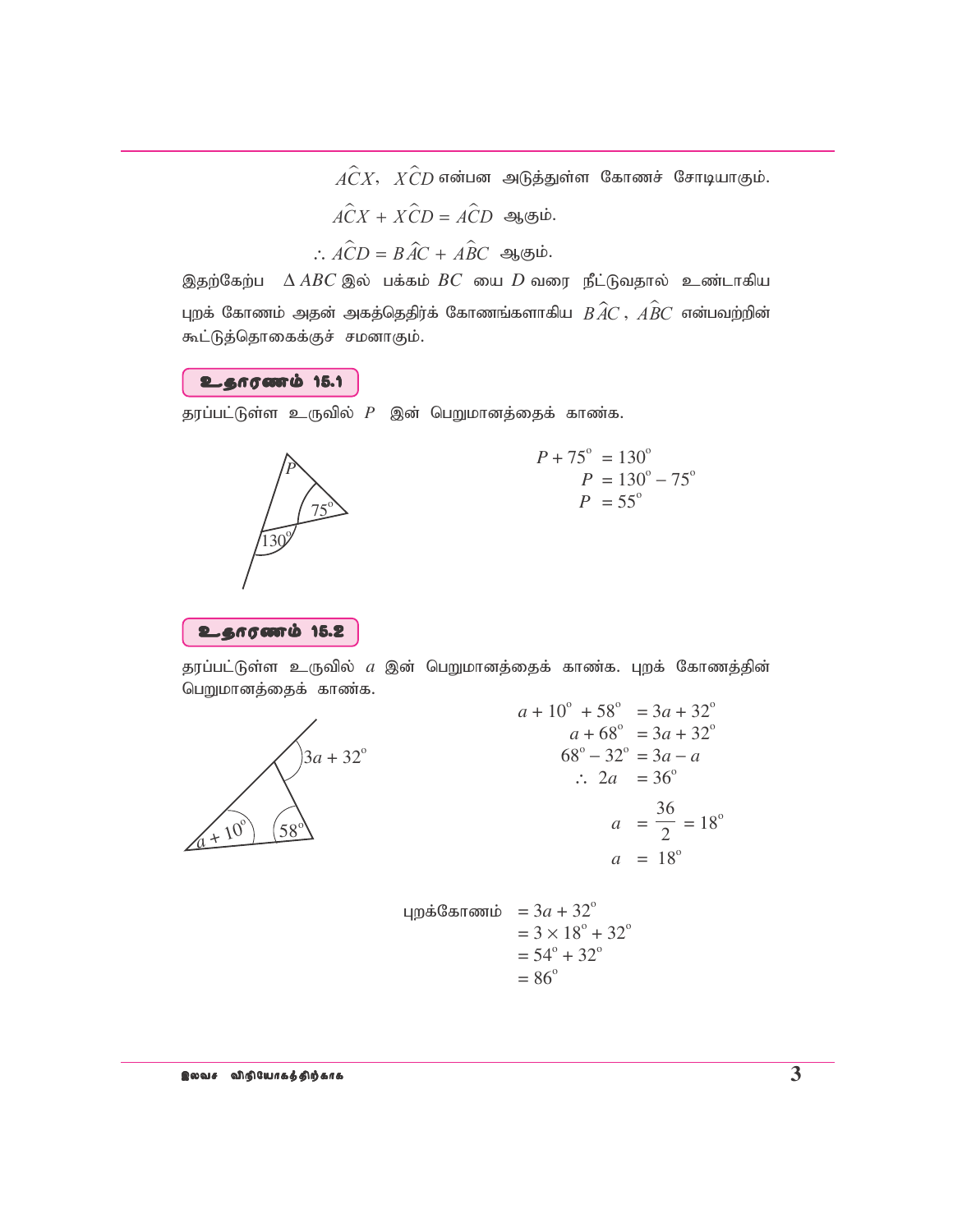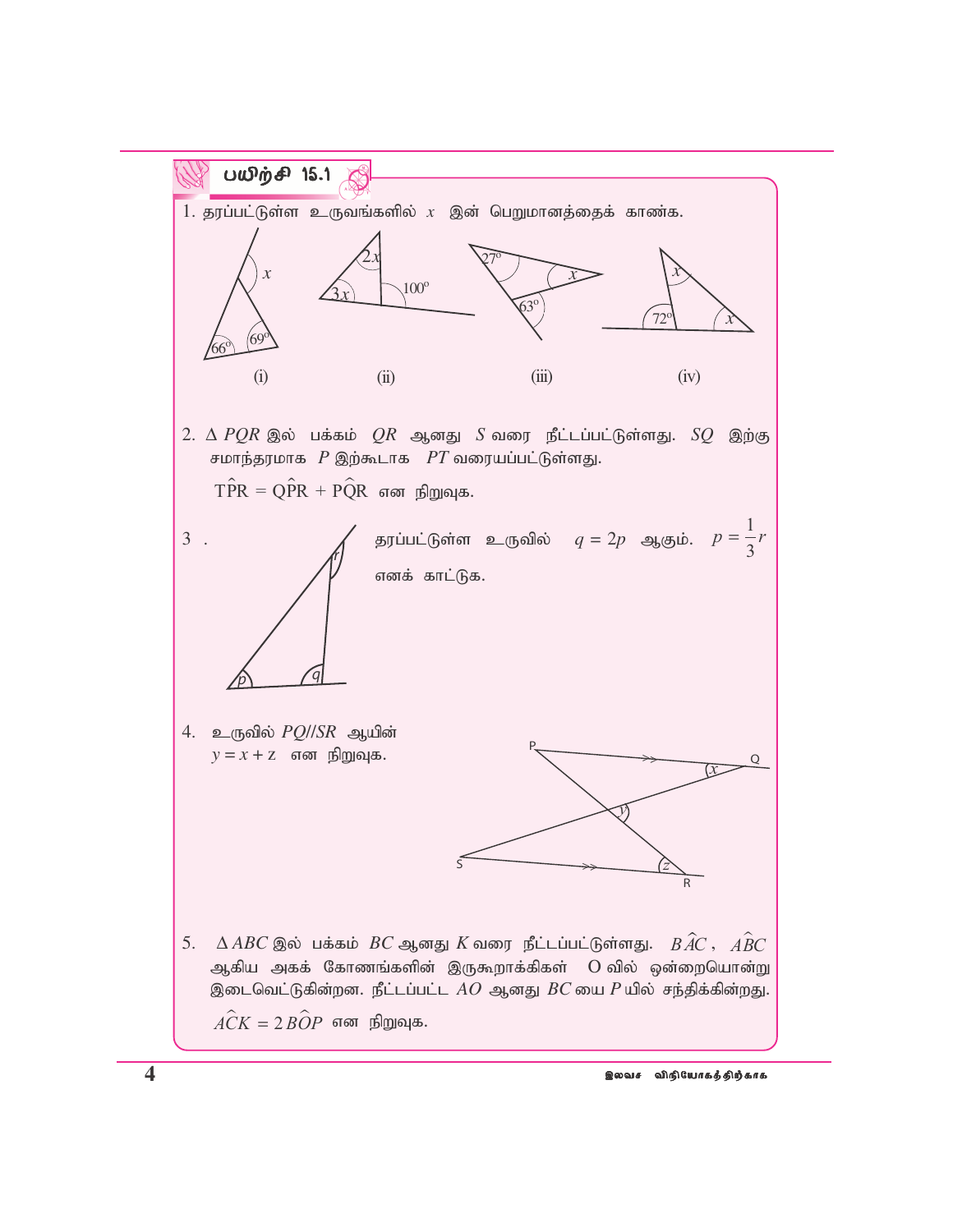# 15.2 முக்கோணியின் கோணங்கள்

## கேற்றம்

முக்கோணியின் மூன்று அகக் கோணங்களினதும் கூட்டுத்தொகை இரண்டு செங்கோணங்கள் ஆகும்.

 $ABC$  என்னும் ஏதேனுமொரு முக்கோணியை வரைக.  $A, B,$  $C$  ஆகிய உச்சிகளிலுள்ள

கோணங்களை உருவிலுள்ளவாறு வேறாக்குக.

உச்சிகள் ஒரே புள்ளியில் அமையுமாறும் பக்கங்கள் பொருந்துமாறும் ஒரு தாளில் ஒட்டுக.

உருவிலுள்ளவாறு இவை  $PQ$  என்னும் கோடாகப் பெறப்படுகிறதா எனப் பரீட்சிக்க. இதற்கேற்ப நீர் தீர்மானிக்கக்கூடியது யாது?



இனி, இத்தேற்றத்தை நிறுவுவோம்.



| தரவு |  |  |  | $\therefore$ $PQR$ என்பது யாதாயினுமொரு முக்கோணியாகும். |
|------|--|--|--|--------------------------------------------------------|
|------|--|--|--|--------------------------------------------------------|

நிறுவவேண்டியது :-  $\hat{POR} + \hat{OR} + \hat{RPO} = 180^\circ$ 

:- பக்கம்  $QR$ ஆனது  $S$ வரை நீட்டப்பட்டுள்ளது.  $QP$  இற்குச் அமைப்பு சமாந்தரமாக  $R$  இனூடாக  $RT$  வரையப்பட்டுள்ளது.

நிறுவல்

 $\hat{POR} = \hat{TRS}$  (ஒத்த கோணங்கள் QP // RT)——(2)

:-  $\hat{RPO} = \hat{PRT}$  (ஒன்றுவிட்ட கோணங்கள்  $QP / RT$ )——(1)

$$
(1) + (2) \qquad \therefore R\widehat{P}Q + P\widehat{Q}R = P\widehat{R}T + T\widehat{R}S
$$

சமன்பாட்டின் இருபக்கமும்  $\stackrel{\frown}{\text{QRP}}$  ஐக் கூட்டுவதால்

$$
\hat{PQR} + \hat{QRP} + \hat{RPQ} = \hat{QRP} + \hat{PRT} + \hat{TRS}
$$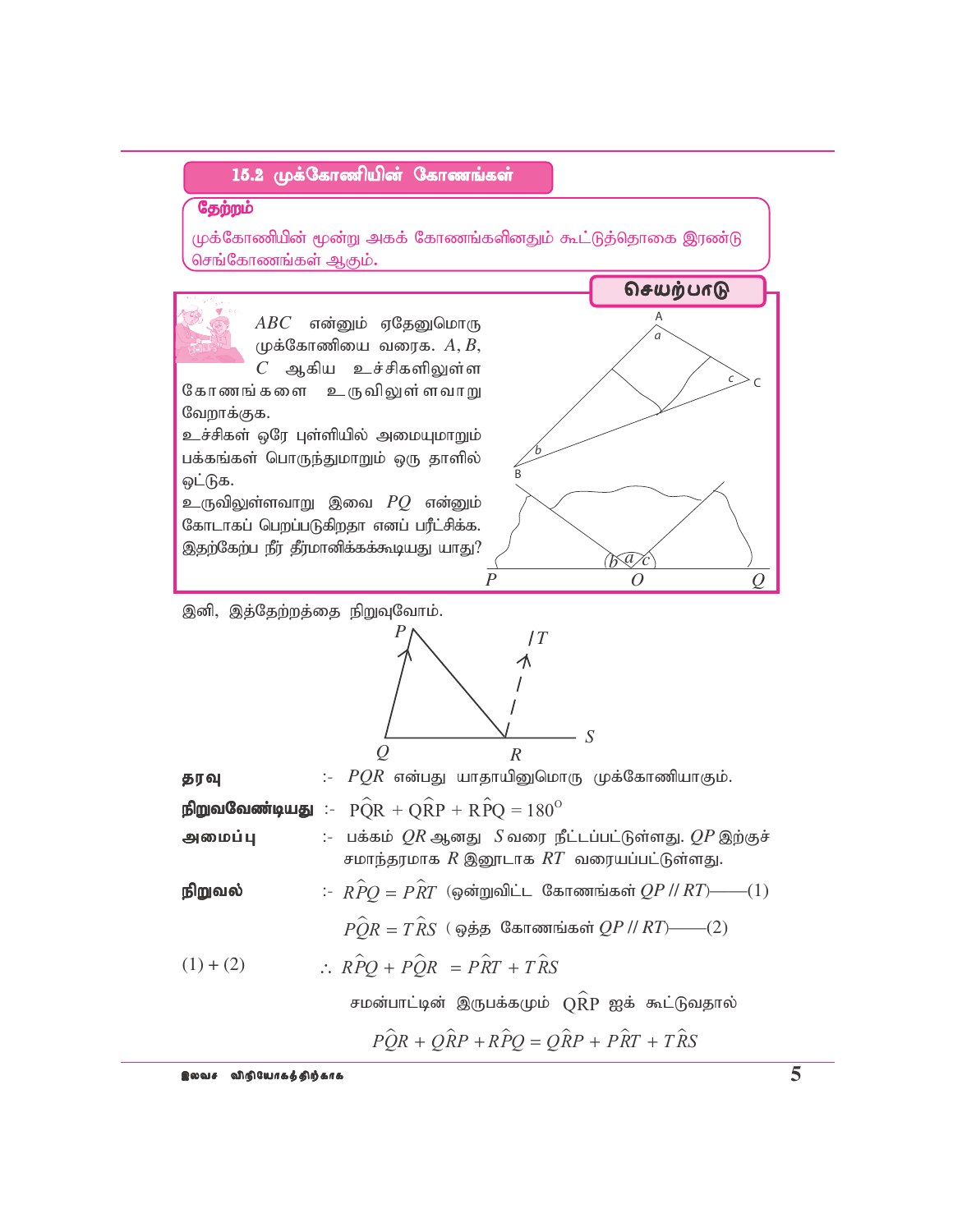ஆனால்  $\stackrel{\frown}{QRP} + \stackrel{\frown}{PRT} + \stackrel{\frown}{RS} = 180^\circ$  (*QRS* நேர்கோட்டின்

மீதுள்ள மிகைநிரப்பும் அடுத்துள்ள கோணங்கள்.)

$$
\therefore PQR + QRP + RPQ = 180^{\circ} \text{ and } \dot{\text{b}}.
$$

மேலேயுள்ள நிறுவலின்படி ஒரு முக்கோணியின் மூன்று அகக் கோணங்களினதும் கூட்டுத்தொகை இரண்டு செங்கோணங்கள் ஆகும்.

#### உதாரணம் 15.3

ஒரு முக்கோணியில் கோணங்களின் பருமன்களின் விகிதம் 2 : 5 : 11 ஆகும். பெரிய கோணத்தின் பெறுமானத்தைக் கணித்து முக்கோணி எவ்வகையைச் சார்ந்தது எனக் கூறுக.

சிறிய கோணம்  $2a$  ஆயின், மற்றைய கோணம்  $5a$  உம் பெரிய கோணம்  $11a$ உம் ஆகும். கோணங்களைக் கூட்டுவதால்

முக்கோணியின் பெரிய கோணம்  $110^\circ$  என்பதால் முக்கோணி விரிகோண முக்கோணியாகும்.

## உதாரணம் 15.4

(i).  $\triangle ABC$  இல் புறக் கோணம் ACD இன் பெறுமானத்தை P இல் தருக.

 $\hat{ACD} = \hat{ABC} + \hat{BAC}$  ஆகும் (புறக் கோணம், அகத்தெதிர்க் கோணங்களின் கூட்டுத்தொகைக்குச் சமன் என்பதால்)

 $\hat{ACD} = P + 35^{\circ} + P + 20^{\circ}$  $= 2P + 55^{\circ}$ 

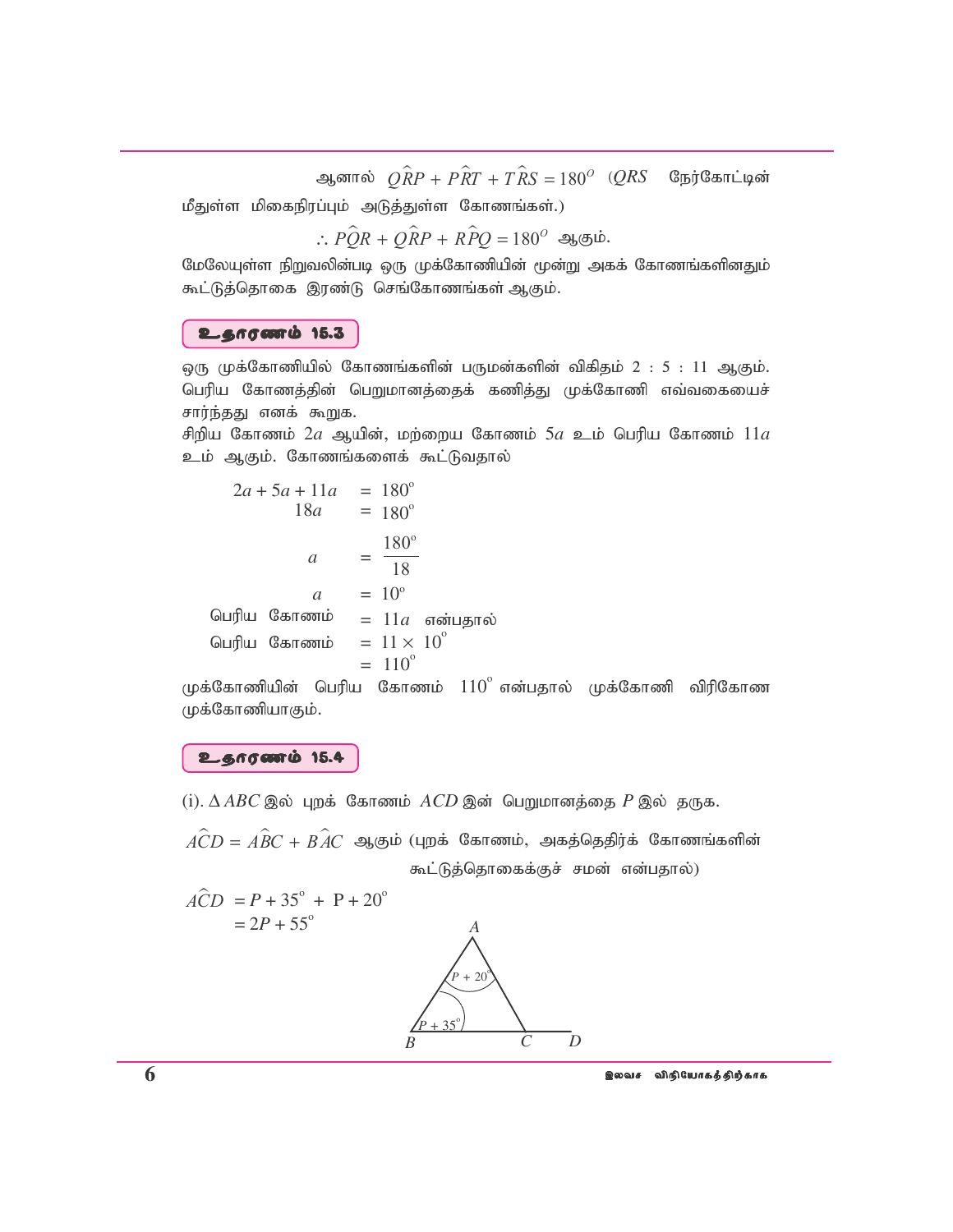$(i)$ .கோணம்  $ACB$  இன் பெறுமானத்தை  $P$  இல் தருக.

$$
\hat{ACB} + \hat{ACD} = 180^{\circ} \text{ (Llomb B)} \quad \text{in } \mathbb{G} \text{ with } \mathbb{G} \text{ is a constant.}
$$
\n
$$
\begin{aligned}\n\therefore \quad \hat{ACB} &= 180^{\circ} - \hat{ACD} \\
\hat{ACB} &= 180^{\circ} - (2P + 55^{\circ}) \\
&= 180^{\circ} - 2P - 55^{\circ} \\
&= 125^{\circ} - 2P\n\end{aligned}
$$

 $(iii)$   $\widehat{ACB} = 65^\circ$  ஆயின்  $P$  இன் பெறுமானம் எத்தனை பாகைகள் எனக் காண்க.

$$
\widehat{ACB} = 65^{\circ} \n65^{\circ} = 125^{\circ} - 2P \n2P = 125^{\circ} - 65^{\circ} \n2P = 60^{\circ} \nP = \frac{60^{\circ}}{2} \nP = 30^{\circ}
$$

 $(iv)$   $\hat{BAC}$  ,  $\hat{ABC}$  ஆகியவற்றின் பெறுமானங்களைக் காண்க.

 $B\hat{A}C = P + 20^{\circ}$  $\hat{ABC}$  =  $P + 35^\circ$  $= 30^{\circ} + 20^{\circ}$   $= 30^{\circ} + 35^{\circ}$  $B\hat{A}C = 50^{\circ}$  $\hat{ABC} = 65^\circ$ 

cjhuzk; 15.5

 $\Delta PQR$  இல் பக்கம்  $QR$  ஆனது  $S$  வரை நீட்டப்பட்டுள்ளது. கோணம் QPR இன் இருகூறாக்கியானது  $QR$  ஐ  $T$  யில் வெட்டுகிறது.  $\stackrel{\frown}{PQS}$  +  $\stackrel{\frown}{PRS}$  = 2  $\stackrel{\frown}{PTS}$  என நிறுவுக.

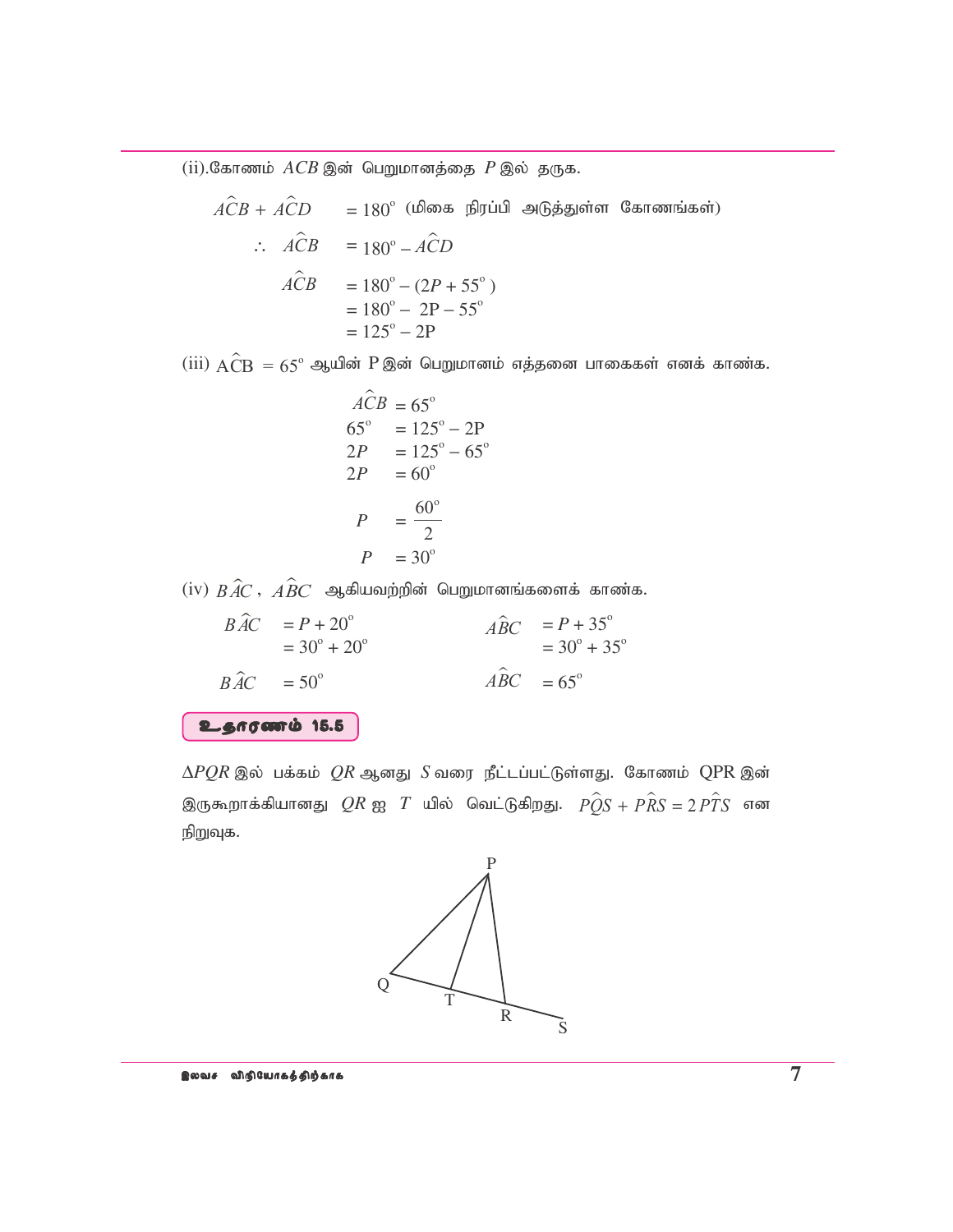$\ddot{z}$  $\triangle PQR$  இல்  $QR$  ஆனது  $S$  வரை நீட்டப்பட்டுள்ளது. கோணம் தரவு  $QPR$  இன் இரு கூறாக்கியானது  $QR$  ஐ  $T$ யில் வெட்டுகிறது. **வேண்டியது:-**  $\hat{POS} + \hat{PRS} = 2\hat{PTS}$ நிறுவ :-  $\hat{PTS} = \hat{POS} + \hat{OPT}$ , ( $\Delta PQT$  இல் புறக் கோணம்  $\hat{PTS}$  ஆனது நிறுவல் கோணம்  $\stackrel{\frown}{PQ}S, \stackrel{\frown}{QPT}$  ஆகிய அகத்தெதிர்க் கோணங்களின் கூட்டுத்தொகைக்குச் சமன்)  $\hat{POS} = \hat{PTS} - \hat{OPT}$  $P\hat{Q}S = P\hat{T}S - \frac{1}{2}Q\hat{P}R$  (2)  $(Q\hat{P}T = \frac{1}{2}Q\hat{P}R$  ஆகும்.)  $\hat{PRS} = \hat{PTS} + \hat{TPR} \; (\Delta PTR \; \textcircled{s} \hat{\omega} \; \text{ up} \hat{\omega} \; \textcircled{f} \; \textcircled{fRS} \; \textcircled{g} \textcircled{fRS}$  $\hat{\text{PTR}}$ ,  $\hat{\text{TPR}}$  ஆகிய அகத்தெதிர்க் கோணங்களின்<br>கூட்டுத்தொகைக்குச் சமன்)  $\therefore P\hat{R}S = P\hat{T}S + \frac{1}{2}Q\hat{P}R$  \_\_\_\_\_\_(2) ( $T\hat{P}R = \frac{1}{2}Q\hat{P}R$  ஆகும்) மேலே  $(1) + (2)$  மூலம்  $\hat{POS} + \hat{PRS} = 2\hat{PRS}$  அகும்.

#### உதாரணம் 15.6

எந்தவொரு நாற்பக்கலினதும் எதிர்க் கோணச் சோடி ஒன்றின் கூட்டுத்தொகை மற்றைய இரு உச்சிகளிலும் உள்ள புறக் கோணச் சோடியின் கூட்டுத்தொகைக்குச் சமம். மேற்குறித்த கூற்று உண்மையென நிறுவுக.

:- நாற்பக்கல் ABCD யில் பக்கம் தரவு  $AB$  ஆனது  $P$  வரைக்கும் பக்கம்  $CD$ ஆ ன து  $Q$  வரைக்கும் நீட்டப்பட்டுள்ளன.

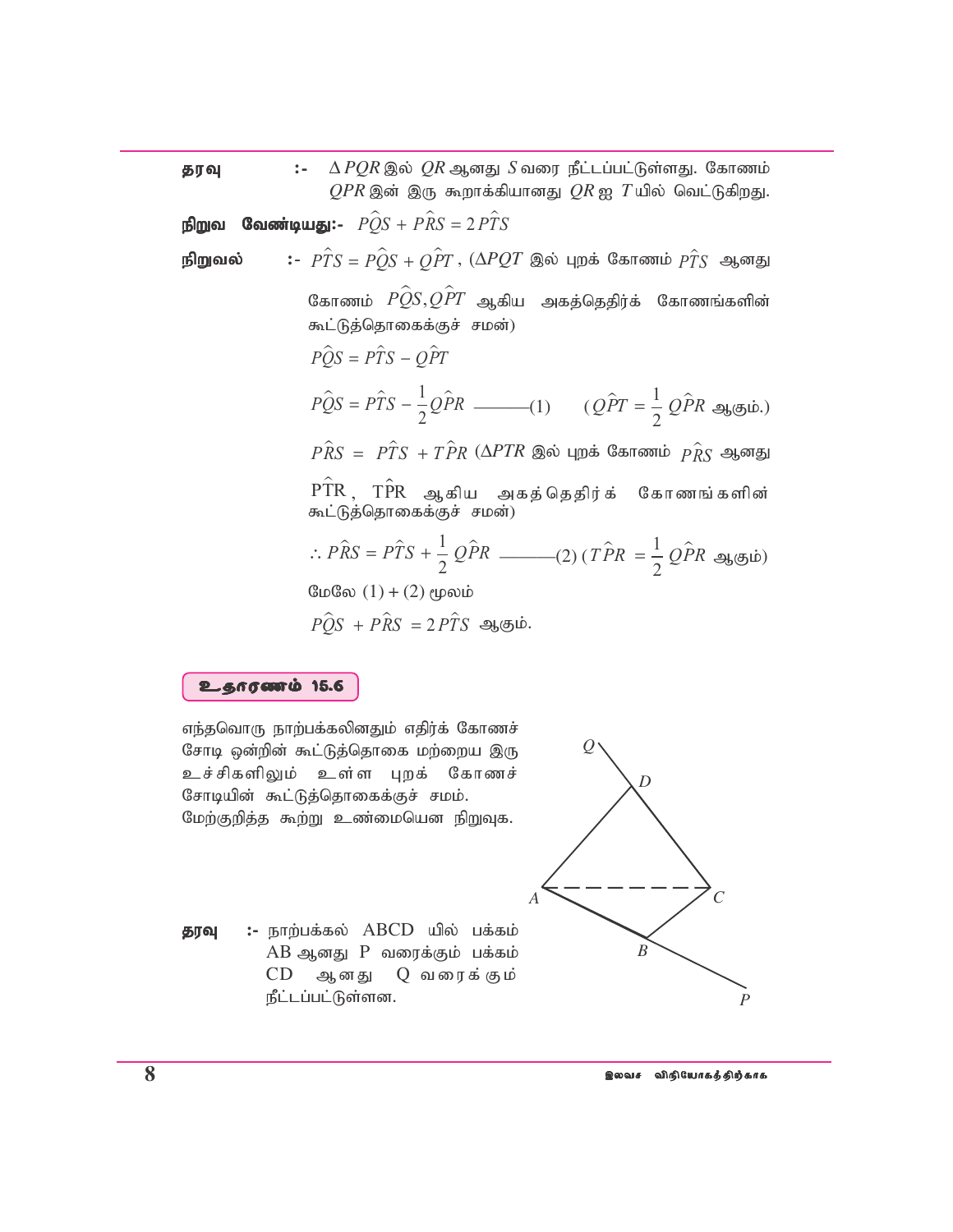#### $\angle BAD + BCD = \angle BP + A\angle DQ$ நிறுவவேண்டியது

 $:$  மூலைவிட்டம்  $AC$  யை வரைக. அமைப்பு

**நிறுவல் :** 
$$
\triangle ABC
$$
யில்  $B\hat{AC} + \hat{ACB} = \hat{CBP}$  (இரு அகத்தெதிர்க் கோணங்களின் கூட்டுத்தொகை  
புறக் கோணத்திற்குச் சமம்)  ----- (1)  
 $\triangle ACD$ யில்  $\hat{CAD} + \hat{ACD} = \hat{ADQ}$   
(மேற்குறித்த தேற்றம்)  ----- (2)

$$
(1) + (2), \quad B\hat{A}C + C\hat{A}D + A\hat{C}B + A\hat{C}D = C\hat{B}P + A\hat{D}Q
$$

$$
B\hat{A}D + B\hat{C}D = C\hat{B}P + A\hat{D}Q
$$

இவ்வலகில் நீங்கள் கற்ற இரண்டு தேற்றங்களையும் உபயோகித்துக் கீழே தரப்பட்டுள்ள நிறுவல்களைச் செய்க.